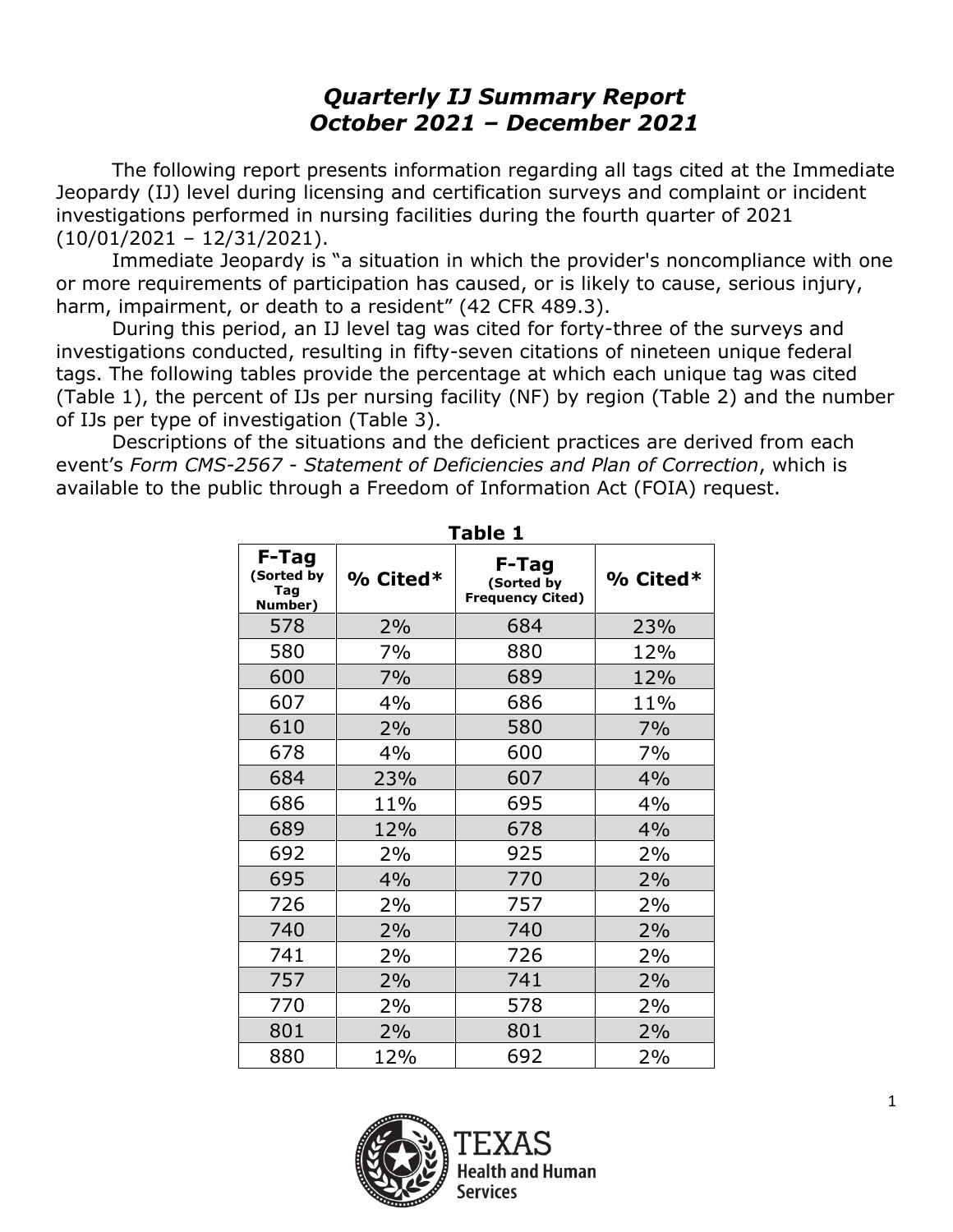| $%$ Cited* | (Sorted by<br><b>Frequency Cited)</b> | $%$ Cited* |
|------------|---------------------------------------|------------|
| $2\%$      | 610                                   |            |
|            |                                       | F-Tag      |

\*Rounded to the nearest tent

| <b>Table 2</b> |             |                    |                         |  |  |  |  |  |
|----------------|-------------|--------------------|-------------------------|--|--|--|--|--|
| <b>Region</b>  | # of<br>IJs | # of<br><b>NFs</b> | $%$ of<br><b>IJs/NF</b> |  |  |  |  |  |
| 1              | 1           | 88                 | 1.14%                   |  |  |  |  |  |
| 2              | 4           | 135                | 2.96%                   |  |  |  |  |  |
| 3              | 14          | 230                | 6.09%                   |  |  |  |  |  |
| 4              | 7           | 192                | 3.65%                   |  |  |  |  |  |
| 5              | 8           | 188                | 4.26%                   |  |  |  |  |  |
| 6              | 16          | 171                | 9.36%                   |  |  |  |  |  |
| 7              | 7           | 223                | 3.14%                   |  |  |  |  |  |
| <b>Total</b>   | 57          | 1227               | 4.65%                   |  |  |  |  |  |

#### **Table 3 Number of IJs**

| from       | from        | from    | <b>Total</b> |
|------------|-------------|---------|--------------|
| Complaints | l Incidents | Surveys |              |
|            |             |         |              |

#### **Tag References**

#### **483.10 – Resident Rights:**

- 578 Request/Refuse/Discontinue Treatment; Formulate Adv. Directives
- 580 Notification of Changes (Injury/Decline/Room, Etc.)

# **483.12 - Freedom from Abuse, Neglect, and Exploitation:**

- 600 Free from Abuse and Neglect
- 607 Develop/Implement Abuse/Neglect, etc. Policies
- 610 Investigate/Prevent/Correct Alleged Violation

## **483.25 - Quality of Care:**

- 678 Cardio-Pulmonary Resuscitation
- 684 Quality of Care
- 686 Treatment/Svcs to Prevent/Heal Pressure Ulcers
- 689 Free of Accident Hazards/Supervision/Devices
- 692 Nutrition/Hydration Status Maintenance
- 695 Respiratory/Tracheostomy Care and Suctioning



ıd Human Service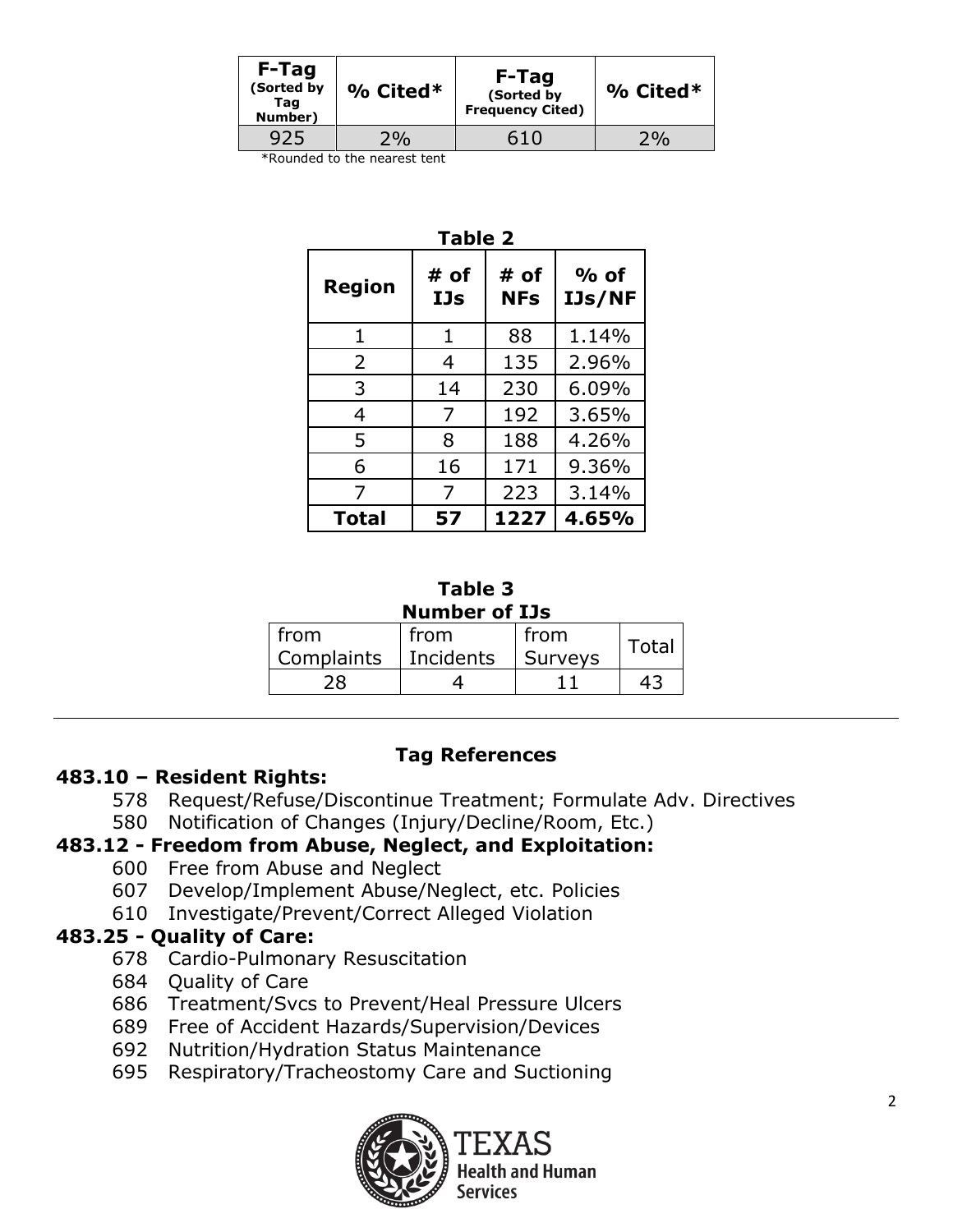# **483.35 Nursing Services**

726 Competent Nursing Staff

# **483.40 Behavioral Health Services**

- 740 Behavioral Health Services
- 741 Sufficient/Competent Staff-Behav Health Needs

# **483.45 Pharmacy Services**

- 757 Drug Regimen is Free from Unnecessary Drugs
- **483.50 – Laboratory, Radiology, and Other Diagnostic Services:**
	- 770 Laboratory Services

# **483.60 – Food and Nutrition Services:**

801 Qualified Dietary Staff

# **483.80 – Infection Control:**

880 Infection Prevention & Control

# **483.90 – Physical Environment:**

925 Maintains Effective Pest Control Program

# **Acronyms**

- **CPR** Cardiopulmonary Resuscitation
- **HHS** Health and Human Services
- **PPE** Personal Protective Equipment

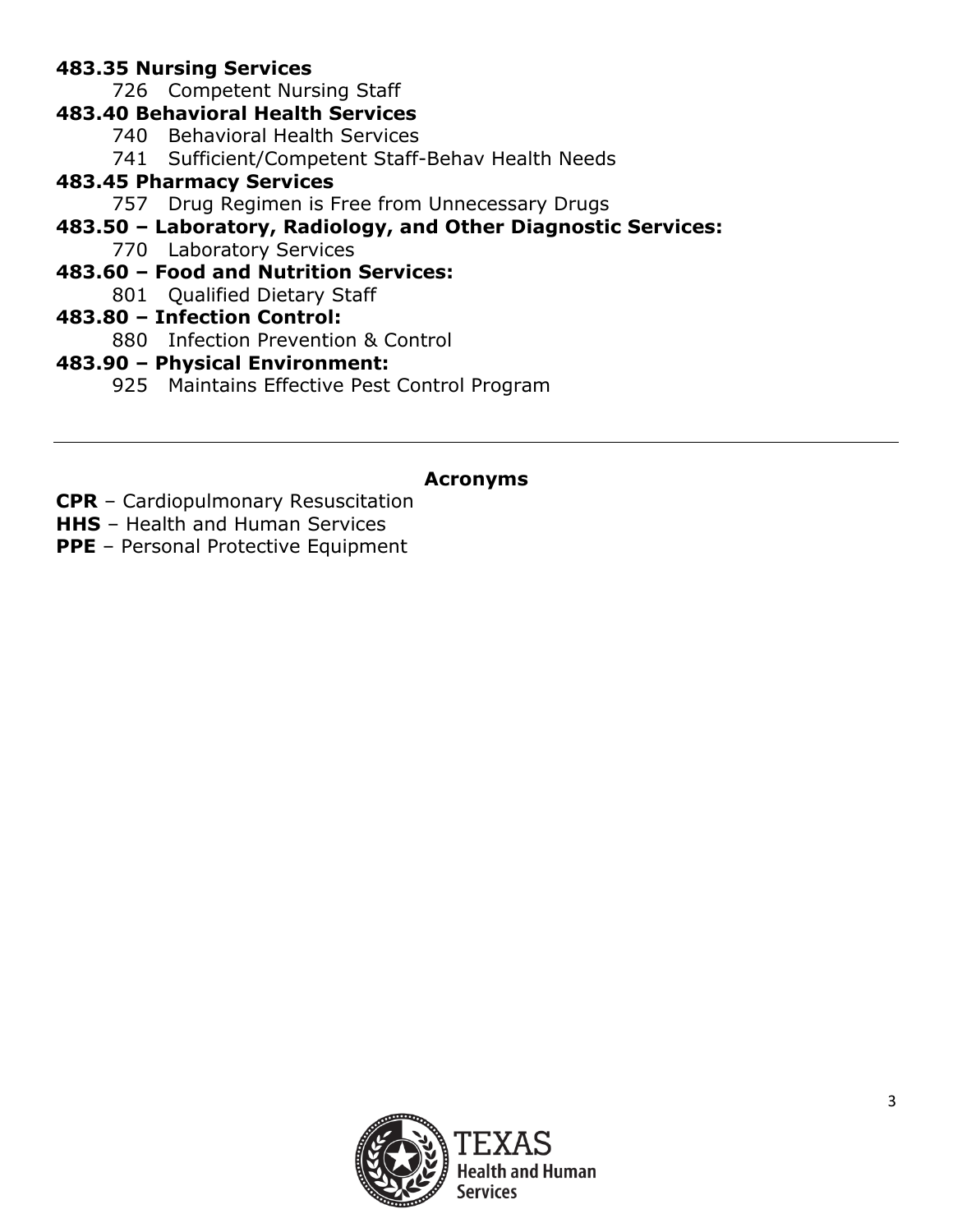### **Region 2**

**Exit Date**: 10/04/2021

**Purpose of Visit:** Complaint/Incident Investigation; Focused Infection Control Survey **Tags**: F880/N1713

**Situations:** The facility failed to screen staff and visitors for signs of COVID-19.

**Deficient Practice:** The facility failed to establish and maintain an infection prevention and control program designed to provide a safe, sanitary, and comfortable environment.

### **Region 6**

**Exit Date**: 10/06/2021 **Purpose of Visit**: Complaint Investigation

**Tags**: F686/N1450

**Situations**: The facility failed to provide appropriate wound care to five residents with pressure ulcers, and failed to ensure staff had adequate processes, training, and supplies to provide wound care.

**Deficient Practice**: The facility failed to provide the necessary treatment and services, based on the comprehensive assessment and consistent with professional standards of practice to prevent development and worsening of pressure ulcers.

## **Region 3**

**Exit Date**: 10/06/2021

**Purpose of Visit:** Complaint/Incident Investigation; Focused Infection Control Survey **Tags**: F880/N1713

**Situations:** The facility failed to screen staff and visitors for symptoms of COVID-19, failed to quarantine residents with known exposure, and failed to ensure access to and proper use of PPE.

**Deficient Practice:** The facility failed to establish and maintain an infection prevention and control program designed to provide a safe, sanitary and comfortable environment.

## **Region 7**

**Exit Date**: 10/06/2021 **Purpose of Visit**: Complaint Investigation

**Tags**: F684/N1446

**Situations:** The facility failed to inform a resident's physician of abnormal radiology test results after the resident developed nausea and vomiting and had been receiving antinausea medication for three days. The resident was transferred to the hospital where they died.

**Deficient Practice:** The facility failed to provide treatment and care in accordance with the comprehensive person-centered care plan and in accordance with professional standards of practice.

**Region 5 Exit Date**: 10/08/2021

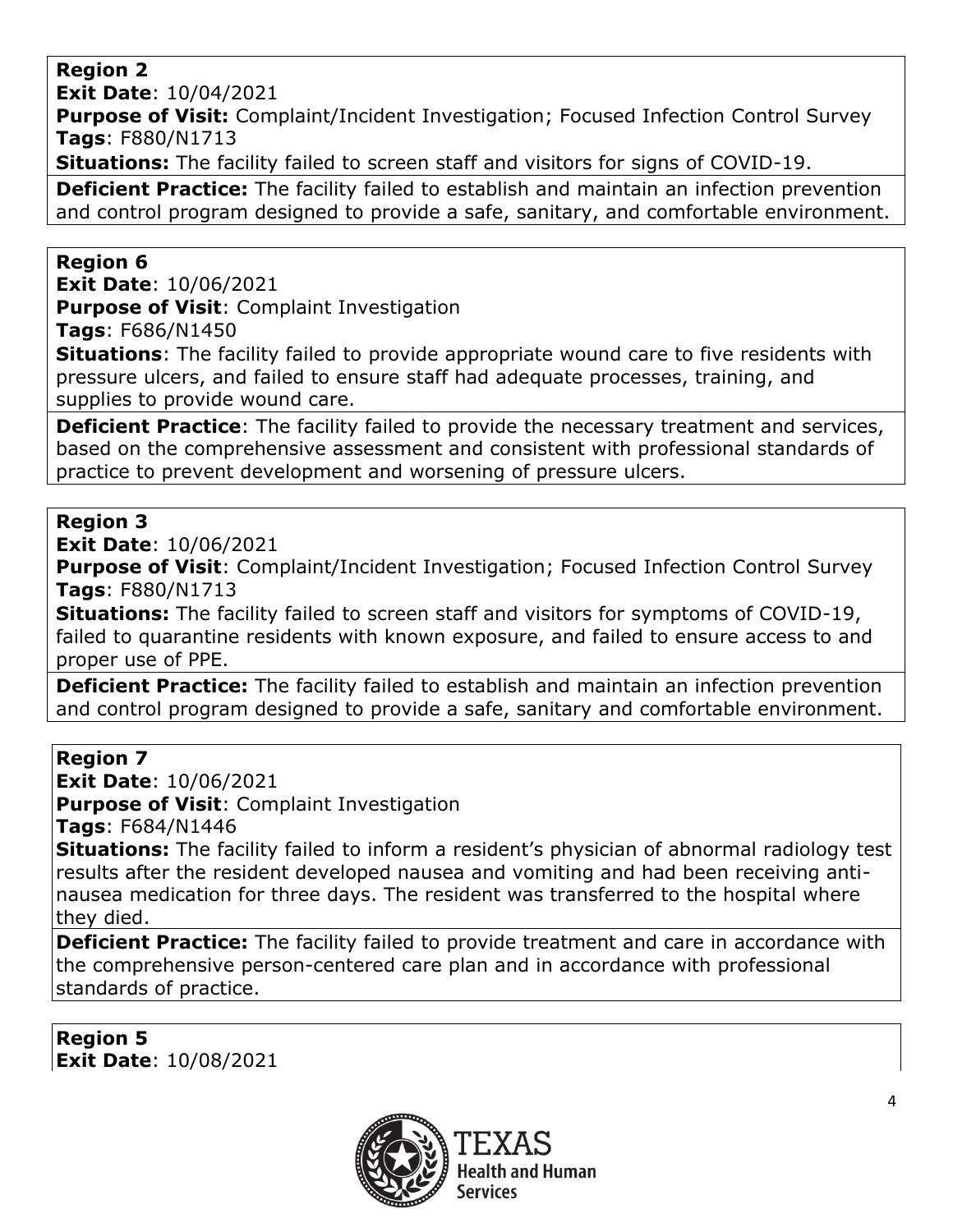# **Purpose of Visit**: Standard Survey

### **Tags**: F686/N1449/N1450

**Situations:** The facility failed to ensure a resident admitted without pressure ulcers and at low risk for them received care to prevent the development of pressure ulcers. After the resident developed a pressure ulcer, the facility failed to provide adequate care and the wound deteriorated. The facility failed to provide adequate wound care for another resident assessed with a pressure ulcer, resulting in deterioration of the wound.

**Deficient Practice:** The facility failed to provide the necessary treatment and services, based on the comprehensive assessment and consistent with professional standards of practice to prevent development and worsening of pressure ulcers.

### **Region 3**

**Exit Date**: 10/08/2021

**Purpose of Visit**: Complaint/Incident Investigation

**Tags**: F880/N1713

**Situations:** The facility failed to isolate residents who tested positive for COVID-19, leaving them in their rooms with residents who were negative for the disease.

**Deficient Practice:** The facility failed to establish and maintain an infection prevention and control program designed to provide a safe, sanitary and comfortable environment.

## **Region 5**

**Exit Date**: 10/09/2021 **Purpose of Visit**: Complaint/Incident Investigation **Tags**: F925/N1804

**Situations:** The facility failed to ensure the building was free of pests. One resident was found with ants crawling on them, sustaining multiple ant bites, and developing cellulitis (bacterial skin infection that causes redness, swelling, and pain in the infected area).

**Deficient Practice:** The facility failed to maintain an effective pest control program.

#### **Region 7**

**Exit Date**: 10/11/2021

**Purpose of Visit**: Complaint/Incident Investigation

**Tags**: F607/N1286

**Situations:** The facility failed to investigate multiple incidents of abuse alleged against a staff member. The facility failed to do an adequate review of the staff member prior to employing them.

**Deficient Practice:** The facility failed to implement policies and procedures to prevent abuse and neglect.

**Region 4 Exit Date**: 10/14/2021 **Purpose of Visit**: Standard Survey **Tags**: F580/N1131; F770/N1823

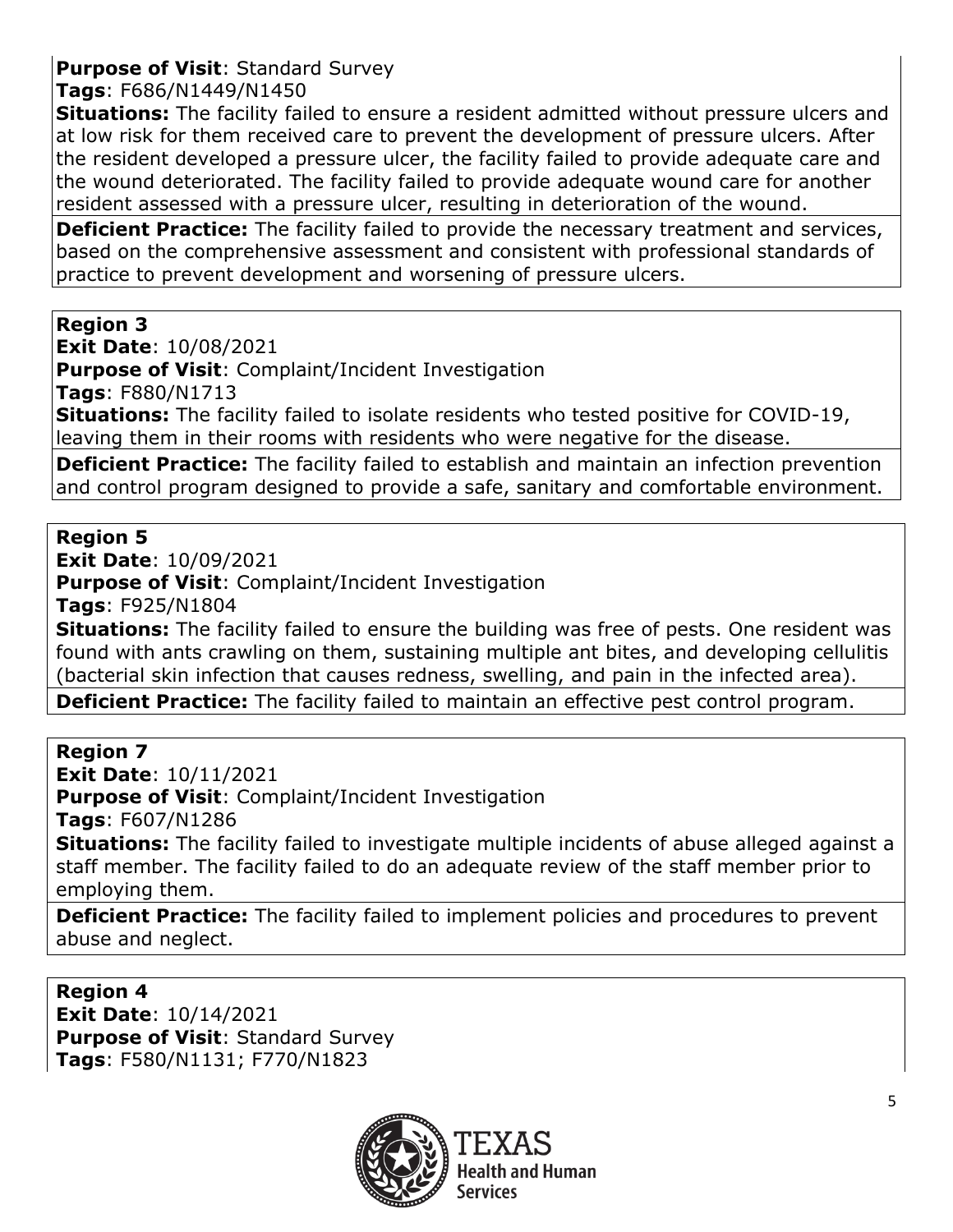**Situations:** The facility failed to immediately inform a resident's physician after the resident had severe, prolonged seizures. The facility failed to monitor the resident's levels of anti-seizure medications, as ordered by a physician. The resident' stat labs were outside of the therapeutic range for the medications to be effective.

**Deficient Practice:** The facility failed to consult with the physician regarding a change in condition and failed to ensure laboratory services were obtained to meet the needs of residents.

## **Region 2**

**Exit Date**: 10/15/2021

**Purpose of Visit:** Complaint/Incident Investigation; Focused Infection Control Survey **Tags**: F600/N1285; F686/N1449/N1450

**Situations:** The facility failed to properly assess, document, and treat a resident who developed pressure ulcers, resulting in deterioration of the wounds.

**Deficient Practice:** The facility failed to implement policies and procedures to prevent abuse and neglect and failed to provide the necessary treatment and services, based on the comprehensive assessment and consistent with professional standards of practice to prevent development and worsening of pressure ulcers.

# **Region 3**

**Exit Date**: 10/16/2021

**Purpose of Visit**: Standard Survey; Focused Infection Control Survey **Tags**: F686/N1450

**Situations:** The facility failed to properly assess, document, and treat pressure ulcers for four residents, resulting in deterioration of the wounds.

**Deficient Practice:** The facility failed to provide the necessary treatment and services, based on the comprehensive assessment and consistent with professional standards of practice to prevent development and worsening of pressure ulcers.

## **Region 3**

**Exit Date**: 10/16/2021

**Purpose of Visit**: Complaint Investigation; Focus Infection Control Survey **Tags**: F684/N1446

**Situations:** The facility failed to administer a resident's medication to treat their Parkinson's disease and to administer their ordered antibiotic medication for over forty hours after admission. The facility failed to properly care for the resident's PICC line (used to deliver medications and other treatments directly to the large central veins near the heart) which resulted in the resident needing a replacement PICC line.

**Deficient Practice:** The facility failed to ensure residents received treatment and care in accordance with professional standards of practice.

#### **Region 4 Exit Date**: 10/21/2021 **Purpose of Visit**: Standard Survey

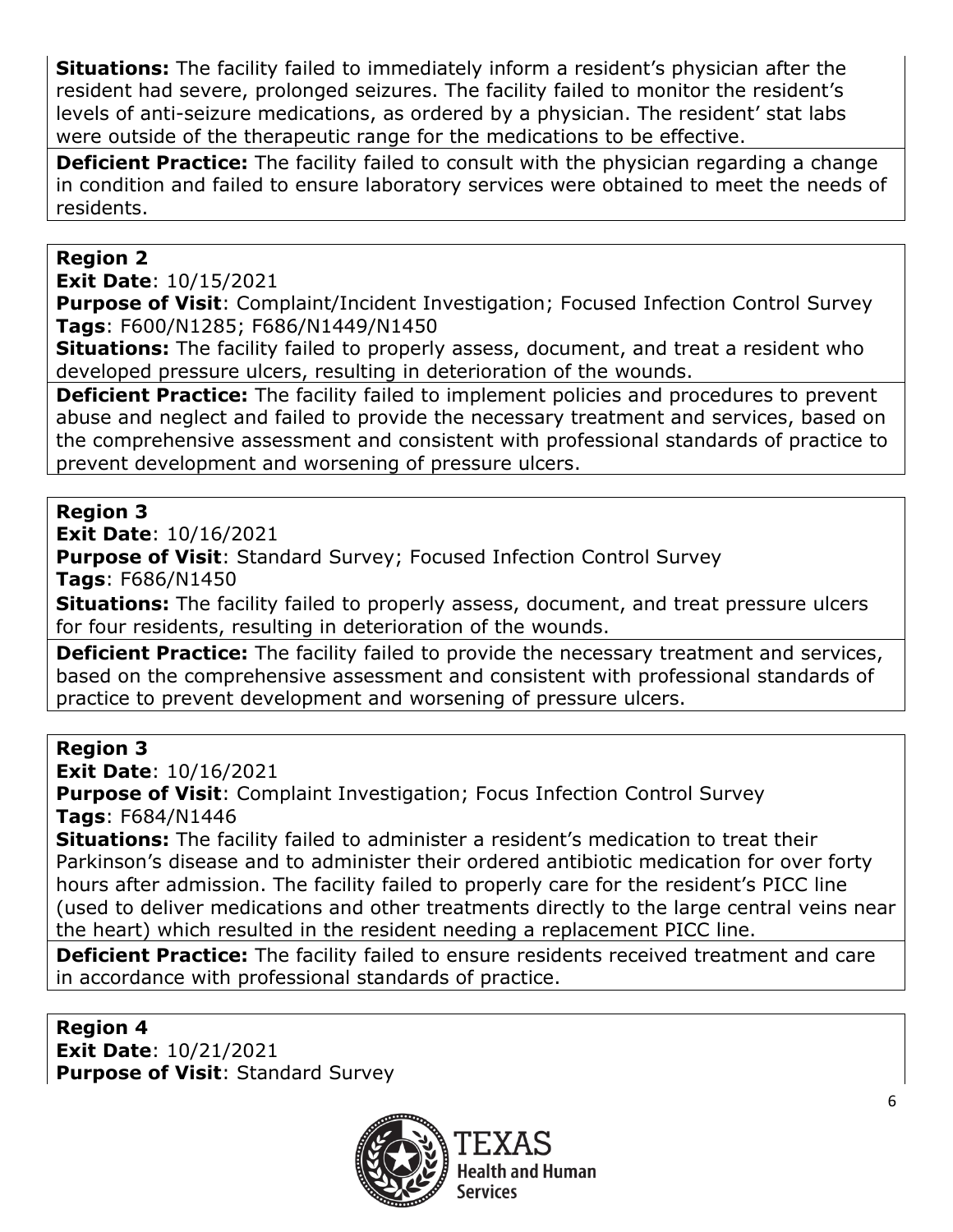# **Tags**: F695/N1468

**Situations:** The facility failed to ensure a resident had replacement tracheostomy supplies (inner cannulas or tracheostomy tubes) in the facility or at the bedside and a bag valve mask (handheld device used to provide rescue breaths during cardiac pulmonary resuscitation) at the bedside. The facility failed to ensure four residents oxygen concentrator filters were cleaned for 4 days.

**Deficient Practice:** The facility failed to ensure that a resident who needs respiratory care, including tracheostomy care and tracheal suctioning, is provided such care, consistent with professional standards of practice.

## **Region 4**

**Exit Date**: 10/22/2021

**Purpose of Visit**: Complaint Investigation

**Tags**: F600/N1283; F684/N1446

**Situations:** The facility failed to ensure that a resident received appropriate bathing and hygiene resulting in areas of irritation and inflammation, later diagnosed as yeast infections. The resident experienced extreme pain when moved resulting in a further lack of bathing, treatments, and incontinent care.

**Deficient Practice:** The facility failed to implement policies and procedures to prevent abuse and neglect and failed to ensure residents received treatment and care in accordance with professional standards of practice.

### **Region 5**

**Exit Date**: 10/27/2021

**Purpose of Visit**: Standard Survey

**Tags**: F695/N1468

**Situations:** The facility failed to have a system in place for residents who utilized oxygen concentrators should the facility lose power, to have a contract with an oxygen company or have a designee that inventoried their oxygen tanks and ordered as needed and to ensure all staff were educated on where oxygen tanks were stored. The facility failed to educate staff to be aware of where the crash cart was at all times and to ensure all necessary supplies and a full oxygen tank were available on the crash cart.

**Deficient Practice:** The facility failed to ensure that residents who needed respiratory care were provided with such care, consistent with professional standards of practice.

## **Region 6**

**Exit Date**: 10/30/2021

**Purpose of Visit**: Complaint/Incident Investigation

**Tags**: F580/N1132; F684/N1446

**Situations:** The facility failed to assess a resident after they had a change in condition experiencing low blood pressure, low oxygen levels, and lethargy. The facility failed to ensure all were aware of the resident's missed dose of blood pressure medications. The facility failed to perform comprehensive assessments for two residents who developed

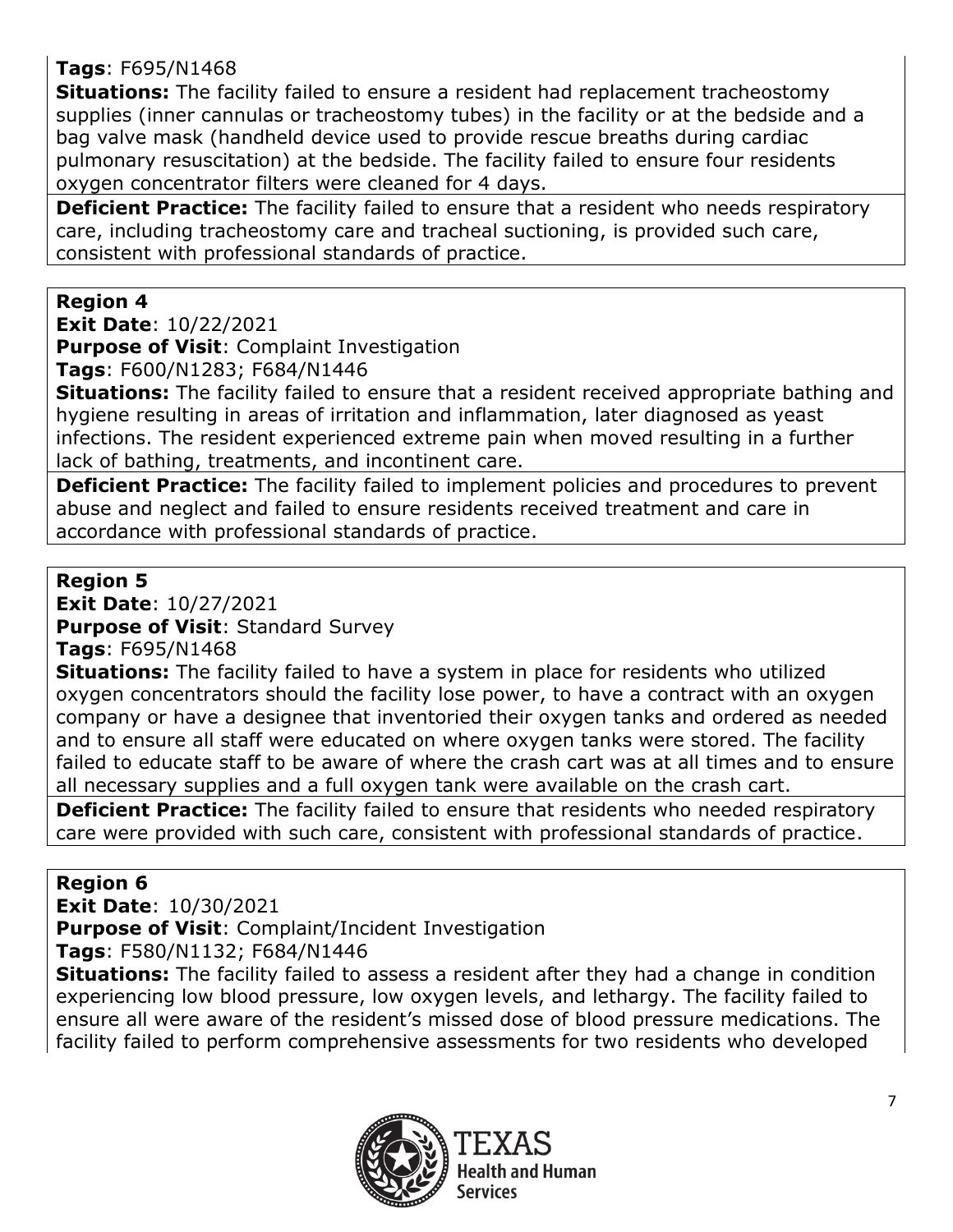elevated blood pressure. The facility failed to notify a resident's physician after they had a seizure.

**Deficient Practice:** The facility failed to consult with the physician regarding a change in condition and failed to ensure residents received treatment and care in accordance with professional standards of practice.

### **Region 3**

**Exit Date**: 11/05/2021

**Purpose of Visit**: Standard Survey; Focused Infection Control Survey **Tags**: F686/N1449/N1450

**Situations:** The facility failed to properly assess, document, and treat a resident who developed pressure ulcers, resulting in deterioration of the wound, which developed necrosis (death of tissue). The facility failed to provide the physician ordered pressure ulcer treatments to two other residents.

**Deficient Practice:** The facility failed to provide the necessary treatment and services, based on the comprehensive assessment and consistent with professional standards of practice to prevent development and worsening of pressure ulcers.

#### **Region 7**

**Exit Date**: 11/05/2021 **Purpose of Visit**: Complaint Investigation

**Tags:** F678/N1321

**Situations:** The facility failed to immediately initiate CPR when a resident was found unresponsive. The resident was left unattended for more than four minutes. The facility failed to arrive with the AED and crash cart for fourteen minutes. The resident died at the facility.

**Deficient Practice:** The facility failed to provide basic life support, including CPR, to residents requiring such emergency care and subject to related physician orders and the residents' advance directives.

#### **Region 6**

**Exit Date**: 11/06/2021 **Purpose of Visit**: Complaint/Incident Investigation **Tags**: F684/N1446

**Situations:** The facility failed to identify a resident's change in condition when they experienced lethargy and impaired communication and motor functions. The facility failed to address the resident's increased seizure activity.

**Deficient Practice:** The facility failed to ensure residents received treatment and care in accordance with professional standards of practice.

#### **Region 5**

**Exit Date**: 11/08/2021 **Purpose of Visit**: Complaint Investigation; Focused Infection Control Survey **Tags**: F757/N1666

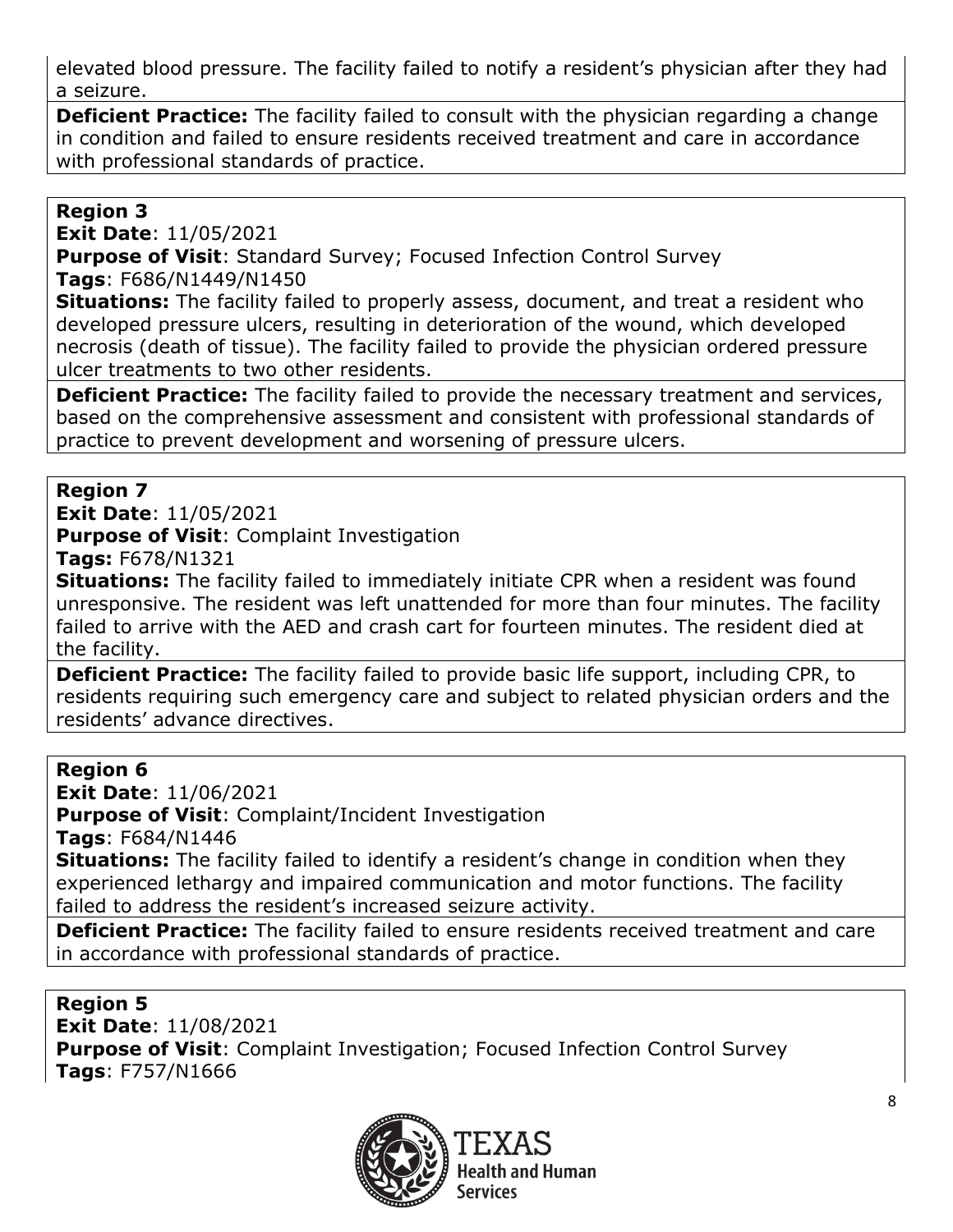**Situations:** The facility failed to take appropriate action in response to a critical lithium serum level for a resident who was receiving lithium (medication for bipolar disorder), had a recent increase in lithium dose, had a change in condition, and had an order that was not completed to repeat the test of lithium serum levels to validate the critical result prior to resuming the psychotropic medication. The resident was admitted to the hospital and was diagnosed with acute encephalopathy (damage or disease that affects the brain), altered mental state, hypercalcemia (a condition in which the calcium level in your blood is above normal), and lithium toxicity.

**Deficient Practice:** The facility failed to ensure each resident's drug regimen did not have an excessive dose, for an excessive duration, with inadequate monitoring

## **Region 6**

**Exit Date**: 11/10/2021

**Purpose of Visit**: Standard Survey

**Tags**: F740/N1481

**Situations:** The facility failed to implement timely interventions after a resident expressed suicidal ideations. The failure continued until surveyor intervention.

**Deficient Practice:** The facility failed to provide the necessary behavioral health care and services to attain or maintain the residents highest practicable well-being.

### **Region 7**

**Exit Date**: 11/12/2021

**Purpose of Visit**: Standard Survey; Focused Infection Control Survey **Tags**: F689/N1476

**Situations:** The facility failed to implement interventions to prevent a resident with a history of exit-seeking behaviors from eloping from the facility. The facility failed to repair a malfunctioning door on the secured unit.

**Deficient Practice:** The facility failed to ensure adequate supervision was provided to prevent accidents.

**Region 5 Exit Date**: 11/24/2021 **Purpose of Visit**: Incident Investigation **Tags**: F600/N1283 **Situations:** The facility failed to ensure a resident admitted from a psychiatric hospital with a history of violent behaviors received adequate supervision and did not engage in physical contact with others, including pushing, slapping, kicking, and choking.

**Deficient Practice:** The facility failed to implement policies and procedures to prevent abuse and neglect.

#### **Region 7**

**Exit Date**: 11/29/2021 **Purpose of Visit**: Complaint/Incident Investigation **Tags**: F684/N1446; F726/N1492

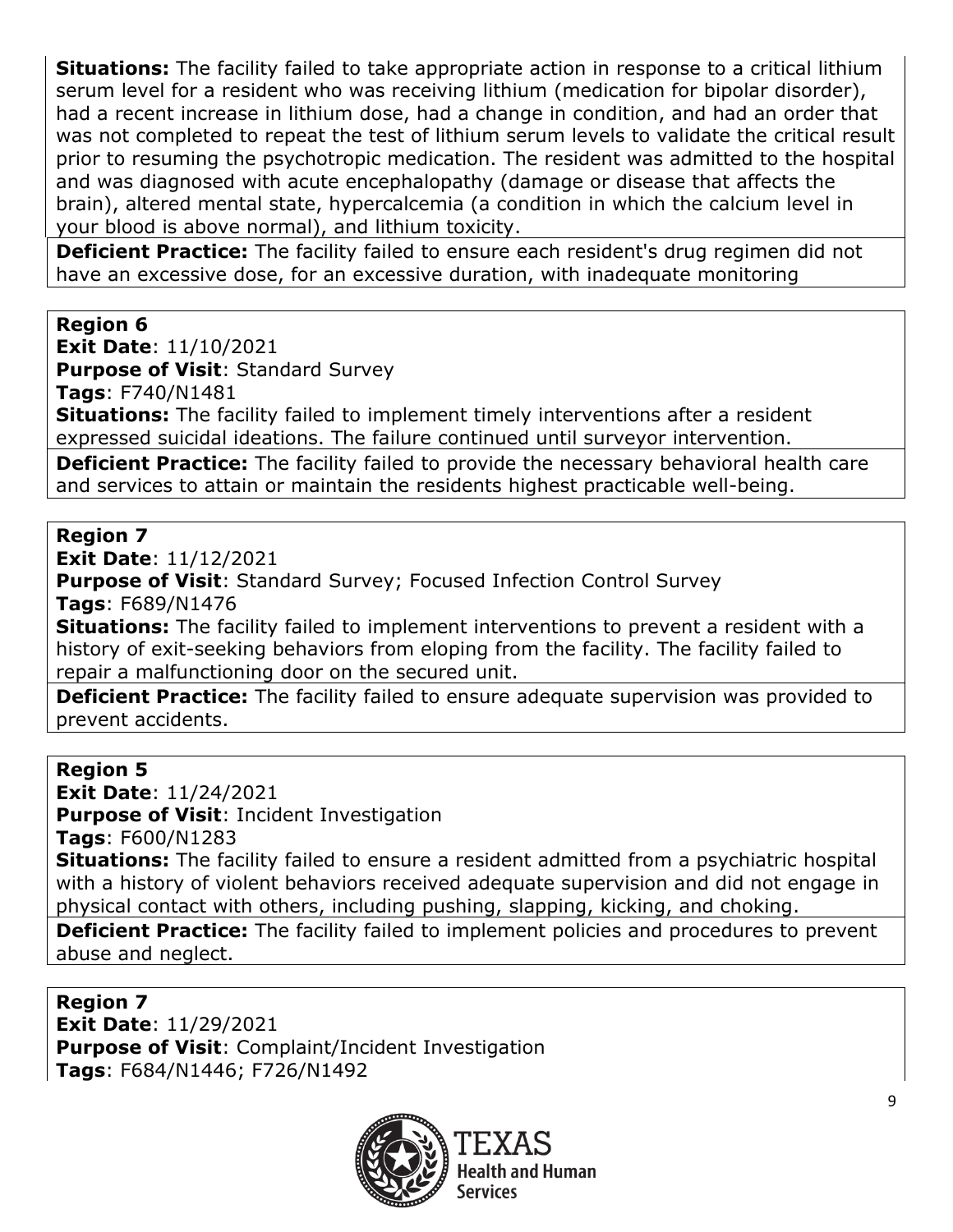**Situations:** The facility failed to ensure that a resident received wound care on their surgical wound, as ordered by a physician, which resulted in the resident requiring rehospitalization. The facility failed to provide the resident with their narcotic pain medication.

**Deficient Practice:** The facility failed to ensure that residents received treatment and care in accordance with the professional standards of practice and comprehensive person-centered care plan and failed to ensure the nursing staff had the competencies and skills sets to provide nursing and related services to assure resident safety and attain or maintain their highest practicable well-being.

## **Region 3**

**Exit Date**: 12/01/2021

**Purpose of Visit: Complaint/Incident Investigation; Focus Infection Control Survey Tags**: F880/N1713

**Situations:** The facility failed to isolate residents who tested positive for COVID-19, failed to ensure effective use of PPE, and failed to have a system in place for transporting residents who were positive for the disease.

**Deficient Practice:** The facility failed to establish and maintain an infection prevention and control program designed to provide a safe, sanitary and comfortable environment.

# **Region 6**

**Exit Date**: 12/06/2021

**Purpose of Visit**: Complaint/Incident Investigation **Tags**: F689/N1477; F741/N1482

**Situations:** The facility failed to provide adequate supervision to residents in the memory care unit. One resident was not protected from physical and emotional harm after another resident physically assaulted them on two different occasions causing pain and fear of leave their room.

**Deficient Practice:** The facility failed to ensure adequate supervision was provided to prevent accidents and failed to ensure that staff who provided direct services to residents had the appropriate competencies and skills sets to assure resident safety and attain or maintain their highest practicable well-being.

## **Region 5**

**Exit Date**: 12/06/2021

**Purpose of Visit**: Complaint Investigation

**Tags**: F684/N1446

**Situations:** The facility failed to ensure that staff were trained to properly monitor and care for a resident's Life Vest (device designed to detect certain life-threatening rapid heart rhythms and automatically deliver a treatment shock to save the patient's life). The facility did not perform proper assessments and upkeep with the device and failed to remove it when the resident was bathed, which could have resulted in electric shock.

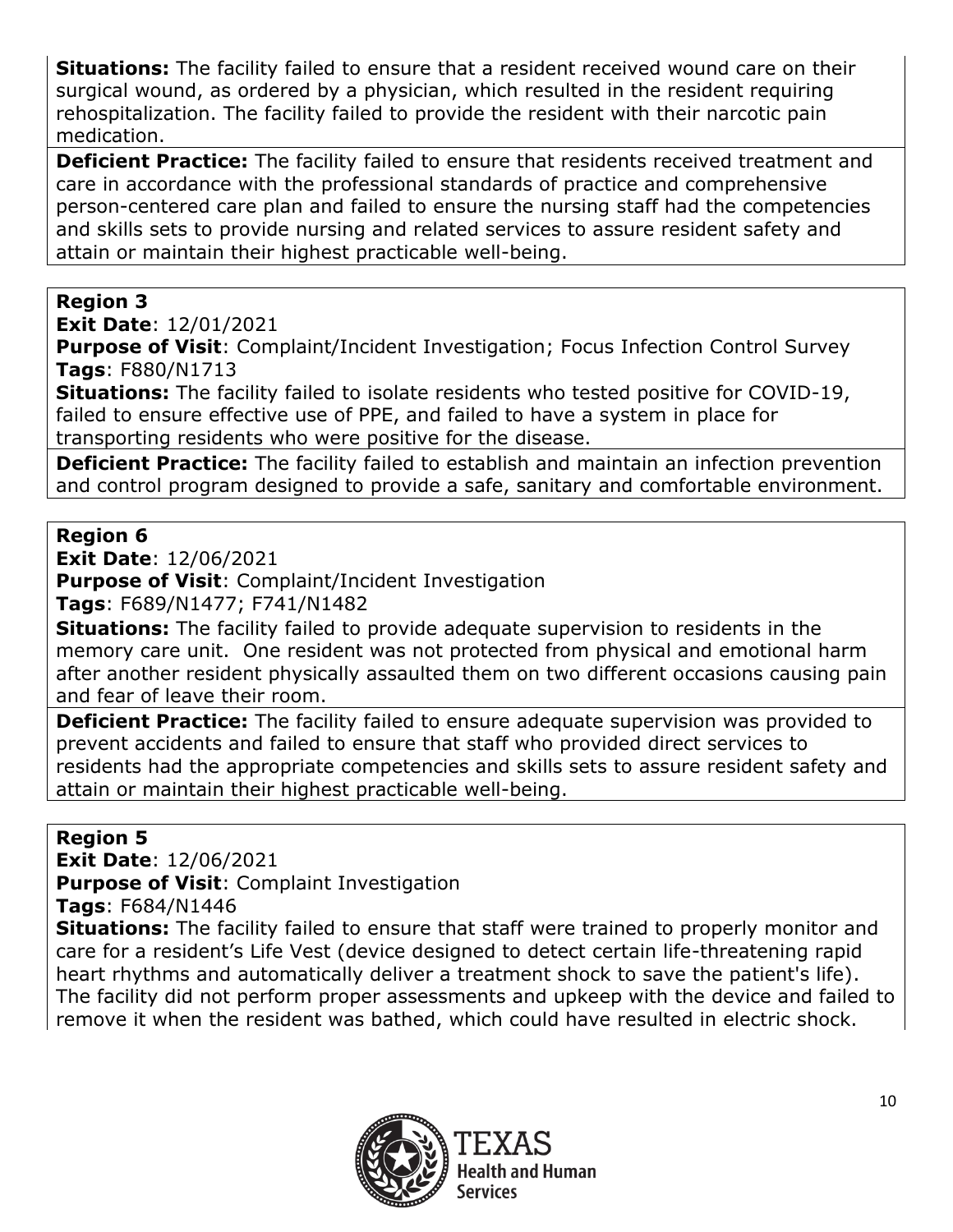**Deficient Practice:** The facility failed to ensure that residents received treatment and care in accordance with the professional standards of practice and comprehensive person-centered care plan.

# **Region 3**

**Exit Date**: 12/09/2021

**Purpose of Visit**: Standard Survey

**Tags**: F689/N1477

**Situations:** The facility failed to implement effective interventions to prevent a resident from eloping. The resident eloped from a facility through a door in the kitchen and was not found for over eight hours.

**Deficient Practice:** The facility failed to ensure adequate supervision was provided to prevent accidents.

### **Region 6**

**Exit Date**: 12/09/2021

**Purpose of Visit**: Complaint Investigation

**Tags**: F684/N1476

**Situations:** The facility failed to allow a resident back into the facility after they returned from their doctor's appointment. The resident attempted to reenter the facility but was denied. The facility made the resident sit outside in a wheelchair from eight in the evening until they were sent to the hospital on at two in the morning, during which time the facility refused them access to their personal belongings, food, medications, or incontinence care.

**Deficient Practice:** The facility failed to ensure residents received treatment and care in accordance with professional standards of practice.

## **Region 6**

**Exit Date**: 12/10/2021 **Purpose of Visit**: Complaint/Incident Investigation **Tags**: F689/N1476 **Situations:** The facility failed to implement effective interventions to prevent a resident from eloping. The resident eloped from the secure unit and was found by law enforcement three days later along a busy highway many miles from the facility.

**Deficient Practice:** The facility failed to ensure adequate supervision was provided to prevent accidents.

# **Region 6**

**Exit Date**: 12/13/2021 **Purpose of Visit**: Complaint/Incident Investigation **Tags:** F580/N11321; F600/N1283; F607/N1285; F684/N1446; F689/N1477 **Situations:** The facility failed to protect residents from abuse when two residents were given a bath using bleach and water. The facility failed to inform the residents' physicians and failed to report the incident to HHS in the time required. The facility

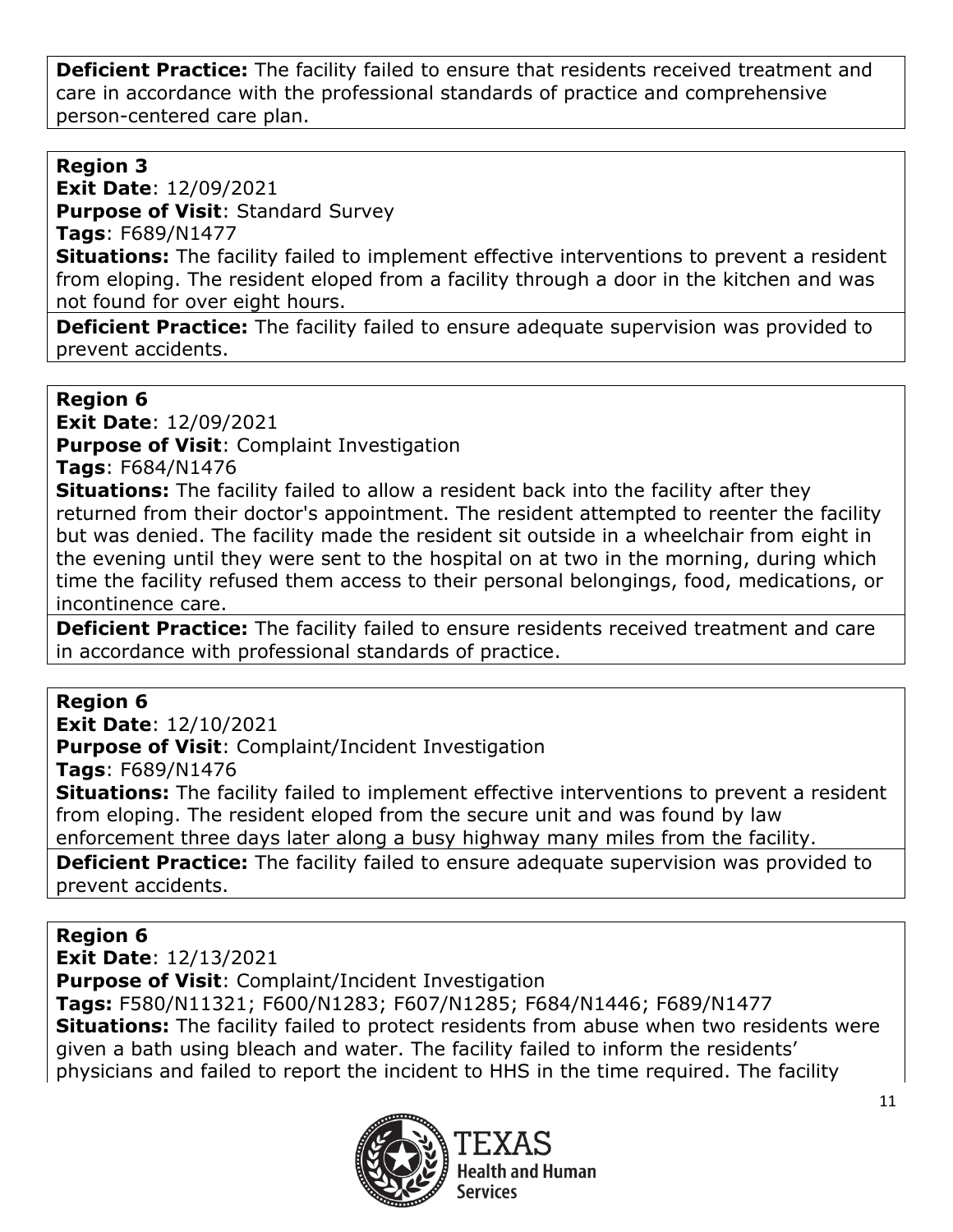failed to implement effective interventions to prevent a resident from eloping. The resident eloped from the facility and was found by a community member near a busy intersection. The facility was unaware of the elopement until the resident's family called the facility after they were unable to reach the resident.

**Deficient Practice:** The facility failed to consult with the physician regarding a change in condition, failed to implement policies and procedures to prevent abuse, failed to ensure residents received treatment and care in accordance with professional standards of practice, the comprehensive person-centered care plan and the resident's choices, and failed to ensure residents received adequate supervision and assistance devices to prevent accidents.

# **Region 5**

**Exit Date**: 12/14/2021

**Purpose of Visit**: Complaint/Incident Investigation

**Tags**: F684/N1476

**Situations:** The facility failed to ensure sufficient care to prevent a resident from sustaining a spiral fracture to their femur, failed to determine the cause of the fracture, and did not provide appropriate treatment after the injury was discovered.

**Deficient Practice:** The facility failed to ensure residents received treatment and care in accordance with professional standards of practice.

## **Region 3**

**Exit Date**: 12/51/2021

**Purpose of Visit**: Incident Investigation

**Tags**: F880/N1713/N2220

**Situations:** The facility failed to screen staff for symptoms of COVID-19 and allowed a staff member, who attested to being exposed to and having symptoms of COVID-19, to work at the facility. A week later, seven residents and two other staff members tested positive for the disease.

**Deficient Practice:** The facility failed to establish and maintain an infection prevention and control program designed to provide a safe, sanitary and comfortable environment.

## **Region 4**

**Exit Date**: 12/16/2021 **Purpose of Visit**: Standard Survey

**Tags**: F580/N1130; F684/N1446

**Situations:** The facility failed to monitor two residents after they experience seizures and failed to notify one of the resident's physician of their sub-therapeutic levels of antiseizure medication.

**Deficient Practice:** The facility failed to consult with the physician regarding a change in condition and failed to ensure residents received treatment and care in accordance with professional standards of practice, the comprehensive person-centered care plan and the resident's choices.

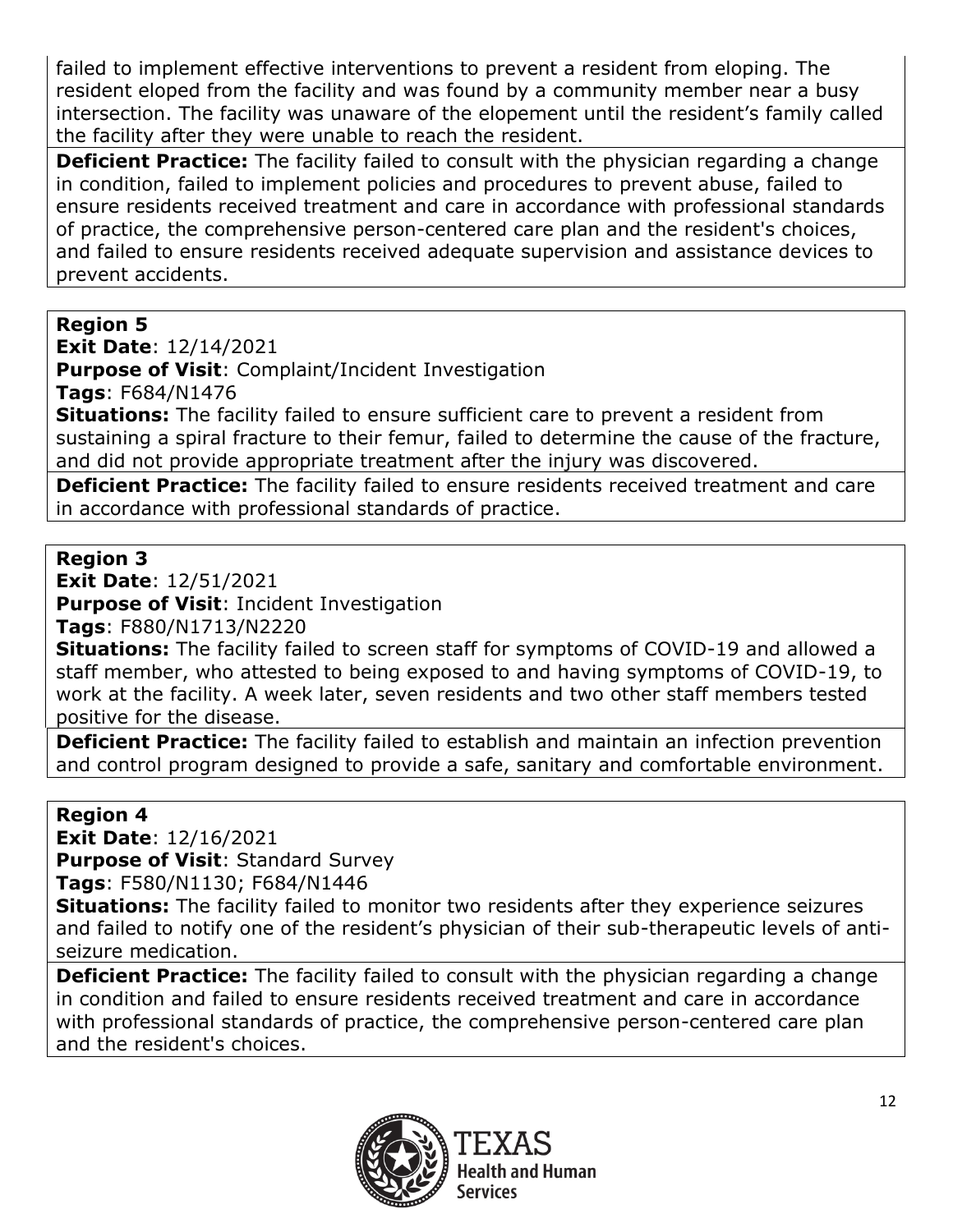**Region 7**

**Exit Date**: 12/20/2021 **Purpose of Visit**: Complaint Survey

**Tags**: F689/N1477

**Situations:** The facility removed a resident's fall mat that was placed beside their bed to help reduce the risk of injury in the event of a fall. The resident fell out of their bed and sustained a nose fracture, fractures to two vertebrae, and a forehead laceration, requiring hospitalization.

**Deficient Practice:** The facility failed to ensure residents received adequate supervision and assistance devices to prevent accidents.

## **Region 5**

**Exit Date**: 12/20/2021

**Purpose of Visit**: Complaint/Incident Investigation

**Tags**: F684/N1446

**Situations:** The facility failed to assess, monitor, and provide a resident with appropriate medical intervention after they sustained unwitnessed falls on two occasions and had a change in condition.

**Deficient Practice:** The facility failed to ensure residents received treatment and care in accordance with professional standards of practice.

### **Region 1**

**Exit Date**: 12/20/2021

**Purpose of Visit**: Incident Investigation

**Tags**: F678/N1321

**Situations:** The facility failed to immediately initiate CPR on a resident while the resident's code status was determined, per facility policy. The resident had a full code status (allowing all interventions to restart the heart) and died at the facility.

**Deficient Practice:** The facility failed to provide basic life support, including CPR, to residents requiring such emergency care and subject to related physician orders and the residents' advance directives.

# **Region 3**

**Exit Date**: 12/21/2021

**Purpose of Visit**: Standard Survey

**Tags**: F578/N1233; F684/N1446; F686/N1450; F801/N1551

**Situations:** The facility failed to follow a resident's DNR order and initiated CPR immediately when the resident was found unresponsive. The facility failed to properly assess and monitor a resident's pressure ulcers and follow up on related physician orders. The facility failed to ensure three residents were assessed by a qualified nutrition professional.

**Deficient Practice:** The facility failed to honor the resident's right to refuse treatment and failed to provide care and treatments, consistent with professional standards, failed to ensure treatment and care was provided based on the comprehensive assessment

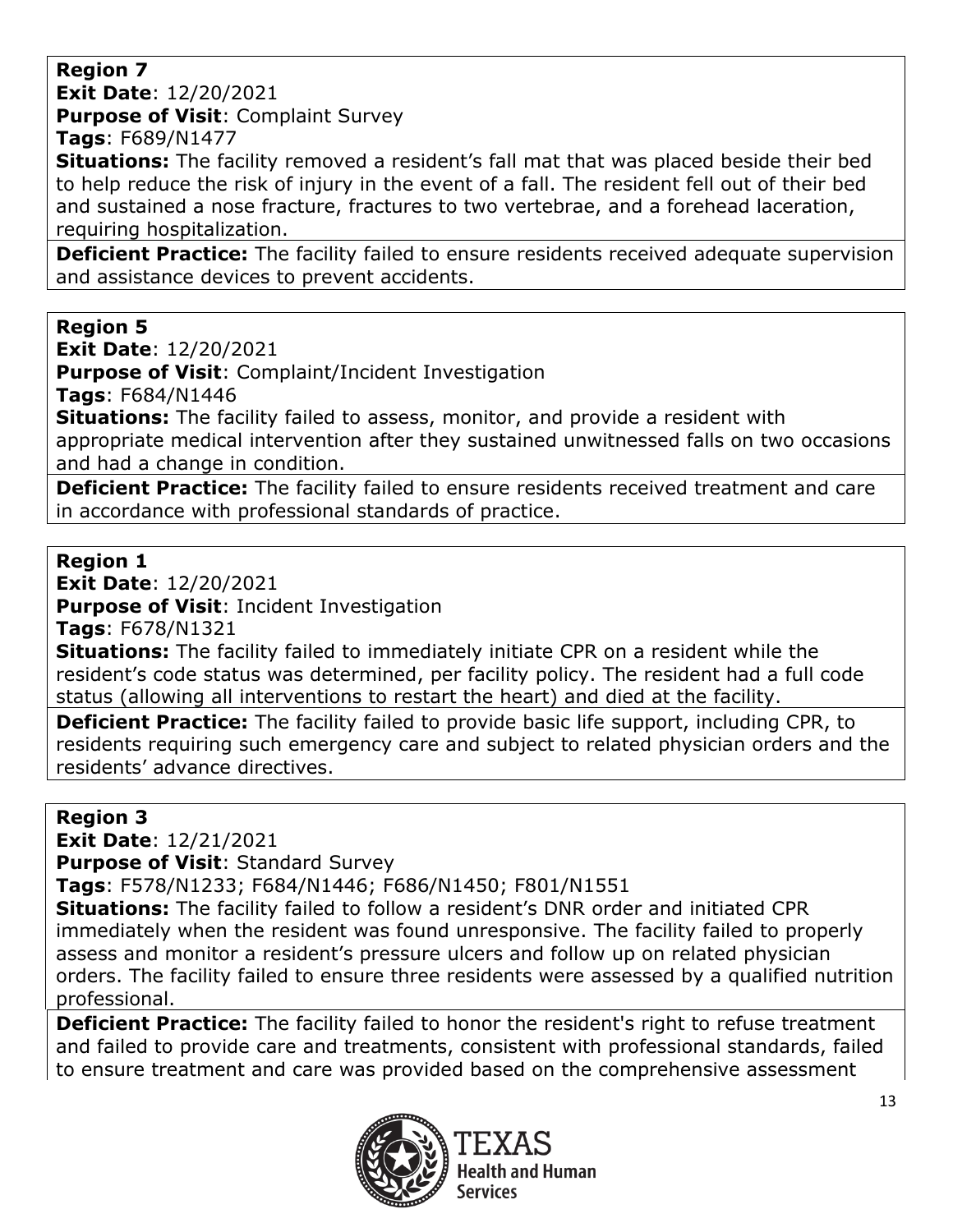and in accordance with professional standards of practice, failed to provide care and treatments, consistent with professional standards, to promote healing of pressure ulcers and to prevent development of new pressure ulcers, and failed to employ sufficient staff with the appropriate competencies and skills sets to carry out the functions of the food and nutrition service.

# **Region 3**

**Exit Date**: 12/23/2021 **Purpose of Visit**: Incident Investigation **Tags**: F689/N1476

**Situations:** The facility failed to implement effective interventions to prevent a resident from eloping. The resident eloped from the facility and was located at a nearby police station.

**Deficient Practice:** The facility failed to ensure residents received adequate supervision to prevent accidents

## **Region 6**

**Exit Date**: 12/29/2021

**Purpose of Visit:** Complaint/Incident Investigation; Focused Infection Control Survey **Tags**: F880/N1713/N2222

**Situations:** The facility failed to isolate residents who tested positive for COVID-19 and failed to ensure effective use of PPE.

**Deficient Practice:** The facility failed to establish and maintain an infection prevention and control program designed to provide a safe, sanitary and comfortable environment.

# **Region 2**

**Exit Date**: 12/29/2021

**Purpose of Visit:** Complaint/Incident Investigation; Focused Infection Control Survey **Tags**: F880/N1713

**Situations:** The facility failed to isolate residents who tested positive for COVID-19 and failed to ensure effective use of PPE.

**Deficient Practice:** The facility failed to establish and maintain an infection prevention and control program designed to provide a safe, sanitary and comfortable environment.

## **Region 6**

**Exit Date**: 12/30/2021

**Purpose of Visit**: Complaint/Incident Investigation

**Tags**: F692/N1462

**Situations:** The facility failed to assess a resident after they lost twenty-one pounds in around two weeks. The resident's labs reflected high creatine levels, indicating issues with the kidneys. The facility failed to assess another resident who lost ten pounds in less than a month.

**Deficient Practice:** The facility failed to maintain acceptable parameters of nutritional status, such as usual body weight or desirable body weight range and electrolyte